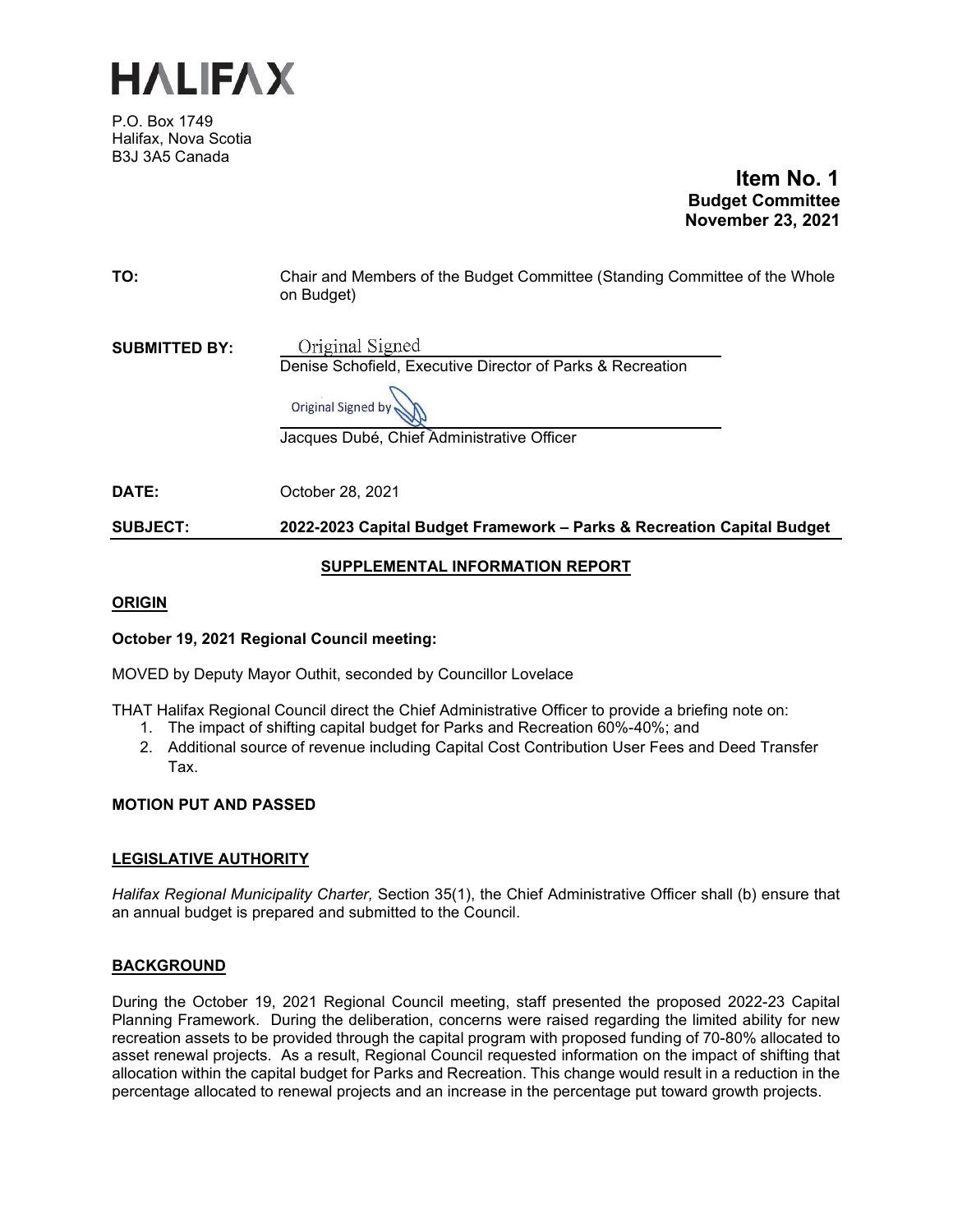## **DISCUSSION**

#### Current Capital Planning Framework

HRM currently bases its budget on principles outlined in the Capital Planning Framework, which indicates an allocation of 70%-80% of the annual base capital program to asset renewal projects and 20%-30% to service growth projects. HRM has 921 parks with assets including playgrounds, playing fields, courts, walkways/trails, splash pads, off-leash dog parks, docks, boat ramps, skate parks, parking lots, etc. Table 1 reflects the allocation of past capital funds for Parks & Recreation assets (excluding parkland acquisition and consulting projects). These capital funds are allocated to outdoor recreation assets only. Capital funds for recreation building infrastructure, including washrooms, are included in the building portfolio within the Corporate and Customer Services capital budget.

Asset renewal projects, also referred to as "state of good repair", is a condition in which assets are fit for the purpose for which they were intended. Asset renewal projects are typically needed to address aging conditions, failing CSA standards, safety concerns and obsolete parts that can no longer be sourced. Renewal demands can also be a result of poor environmental conditions such as heaving, cracking, and failing asphalt, as well as falling/leaning/rusting fencing. Typically, if one portion of an asset starts to fail it is an indication that the entire asset should be considered for renewal.

|  |  | Historic spending review within Parks Capital budget indicates the following allocations: |  |
|--|--|-------------------------------------------------------------------------------------------|--|
|  |  |                                                                                           |  |

| Table 1: Allocation of Past and Proposed Capital Funds |     |                              |  |  |
|--------------------------------------------------------|-----|------------------------------|--|--|
|                                                        |     | Asset renewal Service growth |  |  |
| 2022/23 proposed                                       | 72% | 28%                          |  |  |
| 2021/22                                                | 82% | 18%                          |  |  |
| 2020/21                                                | 73% | 27%                          |  |  |
| 2019/201                                               | 68% | 32%                          |  |  |
| 2018/19                                                | 89% | 11%                          |  |  |
| 2017/18                                                | 85% | 15%                          |  |  |
| 2016/18                                                | 49% | 51%                          |  |  |
| 2015/16 <sup>2</sup>                                   | 91% | 9%                           |  |  |

For context on the magnitude of asset costs, Table 2 provides information of typical asset cost and related maintenance.

| <b>Table 2: Typical Asset Cost and Related Maintenance</b> |              |                        |  |  |
|------------------------------------------------------------|--------------|------------------------|--|--|
|                                                            | Capital Cost | Annual Maintenance     |  |  |
| <b>Playground Replacement</b>                              | \$80,000     | \$1,500 per playground |  |  |
| <b>Court Rehabilitation</b>                                | \$150,000    | $$1,100$ per court     |  |  |
| <b>Playing Field Rehabilitation</b>                        | \$350,000    | \$5,300 per field      |  |  |

A review of the outdoor recreation assets, based on site inspections, shows a growing need to maintain and improve current assets. When renewal projects are not included in capital budgets operational budgets are used to undertake additional work, ensuring the assets remain safe and usable. However, that maintenance often does not improve the overall condition and functionality. Such use of operational funds creates a pressure on the operational budget since it is required to be used for expenses beyond what is required for regular maintenance.

<span id="page-1-0"></span><sup>1</sup> The current allocation was established in 2019.

<span id="page-1-1"></span><sup>2</sup> In 2015 Parks & Recreation was established a new Business Unit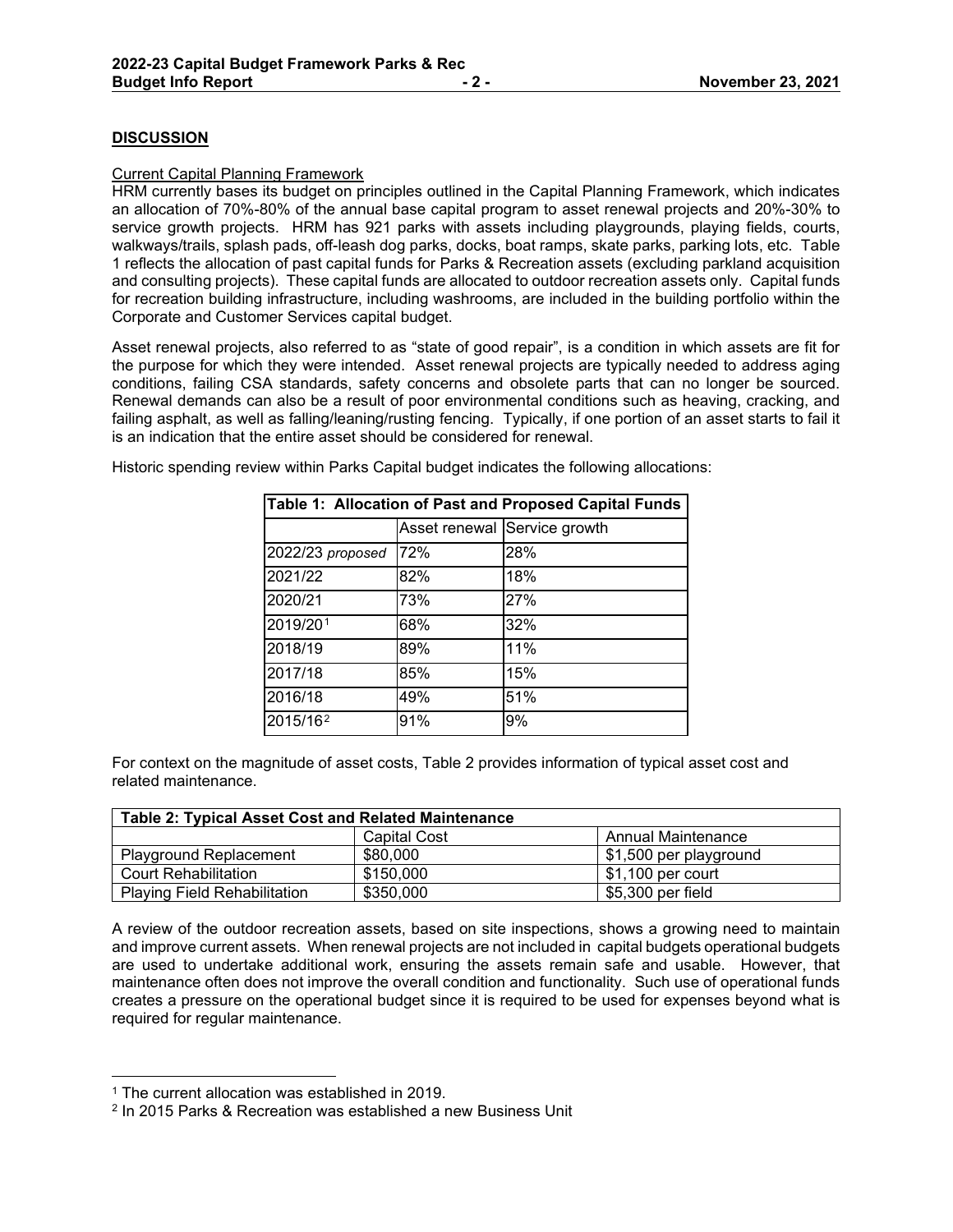It is important to note that when operational budgets are used to address one aspect of a renewal project, the entire asset may still have challenges left unaddressed. For instance, if fencing is addressed as an operational expense, other issues such as drainage, grading, lights, etc. are not, though they may need to be.

### Proposed change to funding allocation

In preparation for the 2022/23 Capital Budget deliberations, Regional Council was asked to review and consider the continued allocation of 70%-80% of the annual base capital program to asset renewal projects and 20%-30% to service growth projects for the 2022-23 through 2025-26 budget years. At the October 19, 2021 meeting Regional Council requested a briefing note to review the impact of shifting the allocation to 60% for growth projects and 40% for asset renewal for the Parks and Recreation portion of the capital budget. This shift reflects a desire to reduce resources toward state of good repair projects and instead invest more in new projects.

In communities across the country, municipal governments are faced with the reality that new infrastructure is needed to service growth that has been steadily increasing. In HRM there has been considerable population growth over the past five years. Between 2019 and 2020 the population grew by over 9,000 people; positioning Halifax as one of the fastest growing areas in the country. This type of growth is not common to Halifax, which has had consistent but low population growth.

Communities across HRM are seeing an increase in the real estate market, which leads to more residents and subsequently results in exposing where assets may be lacking or perceived to be lacking. Residents count on municipal governments to deliver these services and there is typically an increased demand to build new assets in residential growth areas.

There is also an ongoing need to satisfy overdue maintenance of existing assets and to continue to finance the replacement of the old assets. Balancing "growth" and "renewal" is part of the foundation of the current Capital Planning Framework approach where the allocation for asset renewal is weighted more heavily than growth projects.

### Asset Management

Outdoor recreation assets exist to deliver value and service to the community. These assets must be managed over their full life cycle, considering both the current and future needs of the community. Decisionmaking should be evidence-based and support the delivery of clearly defined levels of service and other performance measures. An effective asset management program helps to ensure that asset maintenance and renewal requirements are not pushed out too far into the future, which would then impact future budgets, Councils, and residents.

HRM is still building a strong asset management system including a comprehensive inventory of all assets, a desired level of services, caring for assets throughout their life cycle, as well as determining a financial strategy to address life cycle management.

Historic spending indicates that there is a need to maintain resources dedicated to renewal projects as HRM looks ahead into future capital budget years. Numbers already indicate that this investment is critical to ensure public safety standards are met for the assets. Reducing the current allocation toward renewal, would necessitate additional pressure on the operating budget to extend the asset life through minor repairs. Pressure on the operational budget is still a financial pressure, which is passed onto ratepayers or user groups.

## Consequences of changing budget allocation

Council could consider maintaining the current allocation but seek ways to increase the available funds to the Parks & Recreation capital budget. Increased revenue options are outlined below in the Revenue section. In this scenario, the Parks Capital budget would still meet the established allocation of resources in each category (renewal and growth) but would undertake additional growth and renewal projects each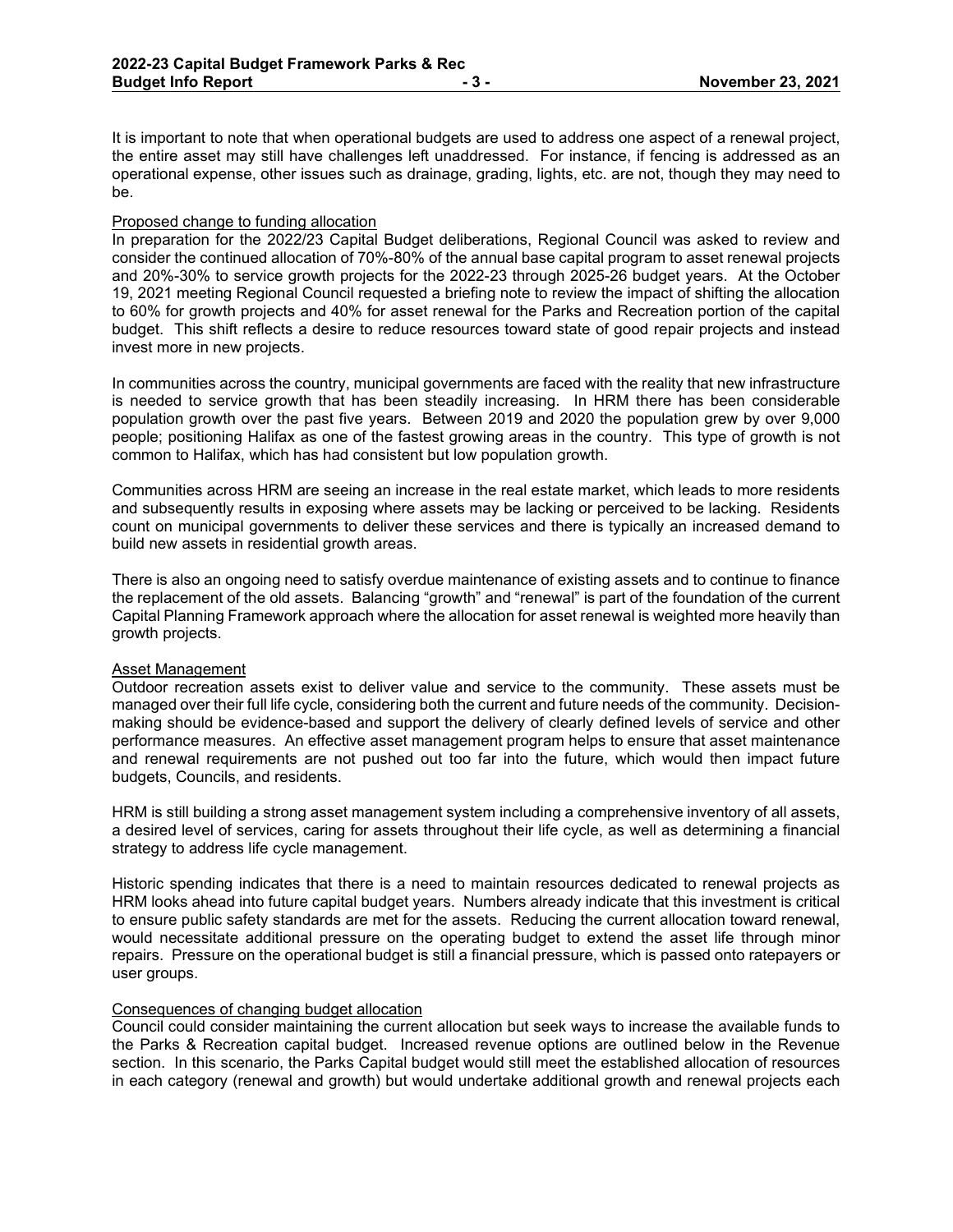year. Historically, capital funding for outdoor recreation assets has been primarily focused on asset renewal which has added to the gap in new assets.

If Council choses to adjust the percentage allocation for outdoor recreation assets (increase growth projects and decrease renewal projects) the state of parks assets, generally, would decline and impact future municipal budgets. Renewal of assets will always be a requirement and the consequence of decreasing that budget means future residents will be faced with those debts.

Further, growth projects require twelve months lead time to undertake scoping and project preparation which includes site analysis, topographical survey, archeological assessments (where required), geotechnical investigation, cost estimates and final recommendations. As a result, any increase to growth projects could be considered in fiscal 2022/23 but there would not be sufficient time to complete the projects. Therefore, it would be more effective to consider adjustments to the budget to enable more growth projects in the 2023/24 Capital Budget.

#### Revenue

Halifax has additional revenue sources beyond the regular residential and commercial tax rates. Regional Council requested staff look specifically at the Capital Cost Contribution program and the Deed Transfer Tax as possible means to fund Parks and Recreation capital spending.

The Capital Cost Contribution program can be applied in two different ways:

- 1. Regionally, to support expenditures that provide benefit across the entire municipality; and
- 2. Locally, in designated masterplan areas.

In this context, a regional Capital Cost Contribution charge could be levied for Parks and Recreation infrastructure such as recreation facilities or all-weather sport fields. A percentage of estimated costs to build new infrastructure of this nature, that would be attributable to growth in the municipality, would be used to establish a charge. Regional Capital Cost Contribution yields modest revenues, typically under 10% of Regional Capital Programs, to support new infrastructure.

Local Capital Cost Contributions are established over a masterplan area and recoverable infrastructure costs are usually in the range of 30-50% of the infrastructure needed to support the masterplan area . Local Parks and Recreation infrastructure such as playgrounds, sport fields, recreation centres, and trails would be eligible. Local Capital Cost Contribution charges for Parks and Recreation infrastructure could be applied for new masterplan areas.

Either one of, or Both Regional and Local Capital Cost Contributions could be implemented through the development process for new growth areas. As a result, they would provide a funding option for assets in new areas but would not support an increase in the capital budget for new assets in established areas. A report on Capital Cost Contributions for recreation as well as other services enabled under the HRM Charter will be coming to Council early in 2022. These charges are substantive, and the impact on the affordability of new homes will be a key consideration in adopting such charges.

Deed Transfer Tax is currently used to fund municipal expenditures generally. The upcoming capital and operating budgets will project higher revenues for Deed Transfer Tax than have been estimated in the past. These estimates will be outlined in the Fiscal Framework that will be presented to Council on November 23, 2021. Increases in Deed Transfer Tax have been planned as a funding source to address the Strategic Initiatives contained in the capital budget. As a result, increases in Deed Transfer Tax would not be a revenue source for an adjusted Parks and Recreation capital budget.

In addition, to Capital Cost Contribution and increased Deed Transfer Tax revenue opportunities, there are other potential revenue possibilities which would be project specific. Funding from other orders of government, partnership opportunities and sale of naming rights could result in additional funding, but those opportunities are typically specific to a particular project and as a result, would not have a measurable impact on the overall capital budget.